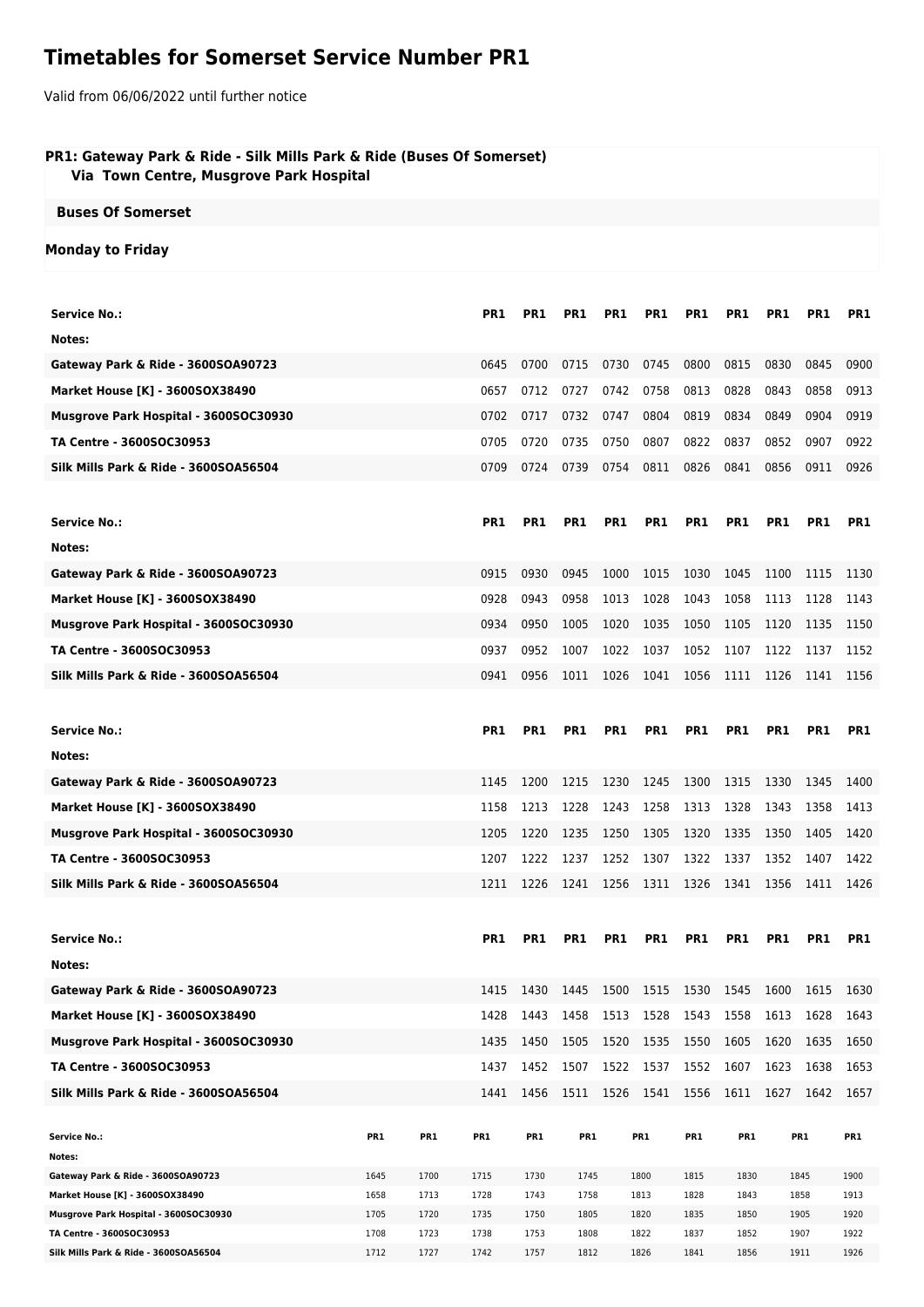| Service No.:                          | PR1  |
|---------------------------------------|------|
| Notes:                                |      |
| Gateway Park & Ride - 3600SOA90723    | 1915 |
| Market House [K] - 3600SOX38490       | 1927 |
| Musgrove Park Hospital - 3600SOC30930 | 1935 |
| TA Centre - 3600SOC30953              | 1937 |
| Silk Mills Park & Ride - 3600SOA56504 | 1941 |

# **PR1: Silk Mills Park & Ride - Gateway Park & Ride (Buses Of Somerset) Via Musgrove Park Hospital , Town Centre**

**Monday to Friday**

| <b>Service No.:</b>                   | PR <sub>1</sub> | PR1             | PR1                                               | PR1             | PR1        | PR1        | PR1             | PR1             | PR1  | PR1        |
|---------------------------------------|-----------------|-----------------|---------------------------------------------------|-----------------|------------|------------|-----------------|-----------------|------|------------|
| Notes:                                |                 |                 |                                                   |                 |            |            |                 |                 |      |            |
| Silk Mills Park & Ride - 3600SOA56504 | 0645            | 0700            | 0715                                              | 0730            | 0745       | 0800       | 0815            | 0830            | 0845 | 0900       |
| <b>TA Centre - 3600SOC30954</b>       | 0649            | 0704            | 0719                                              | 0734            | 0749       | 0804       | 0819            | 0834            | 0849 | 0904       |
| Musgrove Park Hospital - 3600SOC30930 | 0652            | 0707            | 0722                                              | 0737            | 0752       | 0807       | 0822            | 0837            | 0852 | 0907       |
| Corporation Street [L] - 3600SOX38493 | 0658            | 0713            | 0728                                              | 0743            | 0758       | 0813       | 0828            | 0843            | 0858 | 0913       |
| Gateway Park & Ride - 3600SOA90723    | 0710            | 0725            | 0740                                              | 0755            | 0810       | 0825       | 0840            | 0855            | 0910 | 0925       |
|                                       |                 |                 |                                                   |                 |            |            |                 |                 |      |            |
| <b>Service No.:</b>                   | PR <sub>1</sub> | PR1             | PR1                                               | PR1             | PR1        | PR1        | PR1             | PR <sub>1</sub> | PR1  | PR1        |
| Notes:                                |                 |                 |                                                   |                 |            |            |                 |                 |      |            |
| Silk Mills Park & Ride - 3600SOA56504 | 0915            | 0930            | 0945                                              | 1000            | 1015       | 1030       | 1045            | 1100            | 1115 | 1130       |
| <b>TA Centre - 3600SOC30954</b>       | 0919            | 0934            | 0949                                              | 1004            | 1019       | 1034       | 1049            | 1104            | 1119 | 1134       |
| Musgrove Park Hospital - 3600SOC30930 | 0922            | 0937            | 0952                                              | 1007            | 1022       | 1037       | 1052            | 1107            | 1122 | 1137       |
| Corporation Street [L] - 3600SOX38493 | 0928            | 0943            | 0958                                              | 1013            | 1028       | 1043       | 1058            | 1113            | 1128 | 1143       |
| Gateway Park & Ride - 3600SOA90723    | 0940            | 0957            | 1012                                              | 1027            | 1042       | 1057       | 1112            | 1127            | 1142 | 1157       |
|                                       |                 |                 |                                                   |                 |            |            |                 |                 |      |            |
|                                       |                 |                 |                                                   |                 |            |            |                 |                 |      |            |
| <b>Service No.:</b>                   | <b>PR1</b>      | PR <sub>1</sub> | PR1                                               | PR <sub>1</sub> | <b>PR1</b> | <b>PR1</b> | PR <sub>1</sub> | <b>PR1</b>      | PR1  | <b>PR1</b> |
| Notes:                                |                 |                 |                                                   |                 |            |            |                 |                 |      |            |
| Silk Mills Park & Ride - 3600SOA56504 | 1145            | 1200            | 1215                                              | 1230            | 1245       | 1300       | 1315            | 1330            | 1345 | 1400       |
| <b>TA Centre - 3600SOC30954</b>       | 1149            | 1204            | 1219                                              | 1234            | 1249       | 1304       | 1319            | 1334            | 1349 | 1404       |
| Musgrove Park Hospital - 3600SOC30930 | 1152            | 1207            | 1222                                              | 1237            | 1252       | 1307       | 1322            | 1337            | 1352 | 1407       |
| Corporation Street [L] - 3600SOX38493 | 1158            | 1213            | 1228                                              | 1243            | 1258       | 1313       | 1328            | 1343            | 1358 | 1413       |
| Gateway Park & Ride - 3600SOA90723    | 1212            | 1227            | 1242                                              | 1257            | 1312       | 1327       | 1342            | 1357            | 1412 | 1427       |
|                                       |                 |                 |                                                   |                 |            |            |                 |                 |      |            |
| <b>Service No.:</b>                   | PR <sub>1</sub> | PR1             | PR1                                               | PR1             | PR1        | PR1        | PR1             | PR <sub>1</sub> | PR1  | PR1        |
| Notes:                                |                 |                 |                                                   |                 |            |            |                 |                 |      |            |
| Silk Mills Park & Ride - 3600SOA56504 |                 |                 | 1415 1430 1445 1500 1515 1530 1545 1600 1615 1630 |                 |            |            |                 |                 |      |            |
| TA Centre - 3600SOC30954              | 1419            | 1434            | 1449                                              | 1504            | 1519       | 1534       | 1549            | 1604            | 1619 | 1634       |
| Musgrove Park Hospital - 3600SOC30930 | 1422            | 1437            | 1452                                              | 1507            | 1522       | 1537       | 1552            | 1607            | 1622 | 1637       |
| Corporation Street [L] - 3600SOX38493 | 1428            | 1443            | 1458                                              | 1513            | 1528       | 1543       | 1558            | 1613            | 1628 | 1643       |